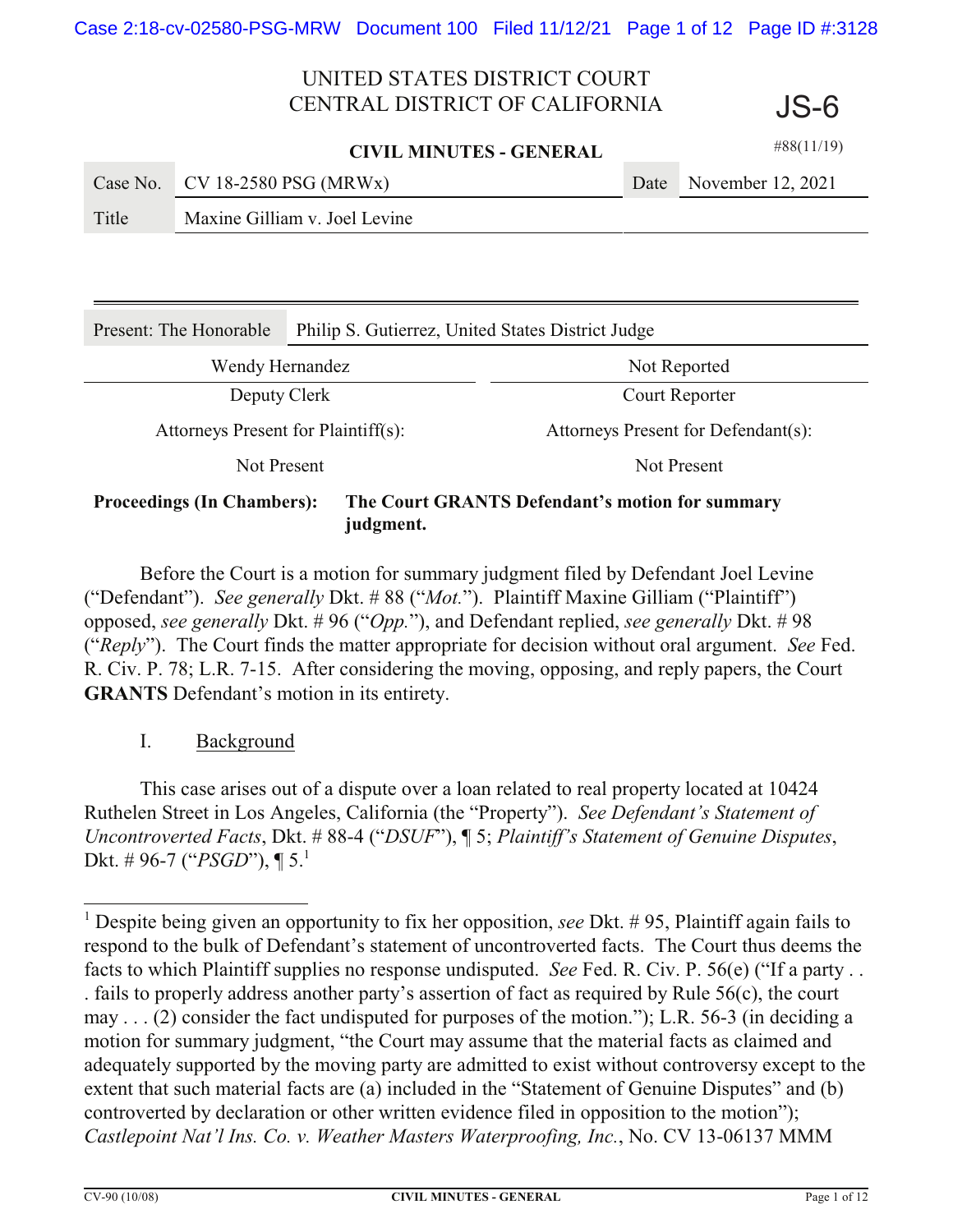#### **CIVIL MINUTES - GENERAL**

|       | Case No. $CV$ 18-2580 PSG (MRWx) | Date November 12, 2021 |
|-------|----------------------------------|------------------------|
| Title | Maxine Gilliam v. Joel Levine    |                        |

Lou Easter Ross purchased the Property in 1966. *See Plaintiff's Statement of Uncontroverted Facts*, Dkt. # 96-7 ("*PSUF*"), ¶ 10; *Defendant's Reply to Plaintiff's Statement of Uncontroverted Facts*, Dkt. # 98-7 ("*DRPSUF*"), ¶ 10. In 1986, she created the Lou Easter Ross Trust ("Ross Trust") and transferred the Property into the Ross Trust. *DSUF* ¶¶ 17–18; *PSGD* ¶¶ 17–18; Dkt. # 90-1, Exs. 11–12. Lou Easter Ross named her sister—Plaintiff—as successor trustee upon her death. *See PSUF* ¶¶ 1–3; *DRPSUF* ¶ 2; Dkt. # 90-1, Ex. 11. Lou Easter Ross died in 2012. *DSUF* ¶ 21; *PSUF* ¶ 1.

Defendant is the trustee of the Joel Sherman Levine Revocable Trust ("Levine Trust") and invests in loans through the Levine Trust. *DSUF* ¶¶ 1–2; *PSGD* ¶¶ 1–2. Plaintiff maintains that she is a retired teacher. *PSUF* ¶ 1.

In May 2015, Plaintiff approached broker Joseph Perez ("Broker") of Better Loans & Realty ("BLR") about obtaining a loan. *PSUF* ¶ 9; *DRPSUF* ¶ 9. Plaintiff engaged BLR to procure a lender for a \$150,000 loan to be secured by the Property. *DSUF* ¶ 6; *PSGD* ¶ 6; Dkt. # 90-1, Ex. 2. On June 7, Broker provided Plaintiff a mortgage loan disclosure statement, describing a \$150,000 loan with a three-year term and a final balloon payment due on July 1, 2018. *PSUF* ¶ 11; *DRPSUF* ¶ 11; Dkt. # 96-4, Ex. 10. The statement indicated that it did not constitute a loan commitment and listed "Investor TBD" under the intended lender. Dkt. # 96-4, Ex. 10. Broker also gave Plaintiff a "good faith estimate" describing similar loan terms and an "intent to proceed with application" stating that Plaintiff had applied for a loan covered by the Real Estate Settlement Procedures Act ("RESPA"). *PSUF* ¶ 11; *DRPSUF* ¶ 11; Dkt. # 96-4, Exs. 11–12.

On June 10, Broker e-mailed Defendant and invited Defendant to fund the loan, the purpose of which is disputed. *DSUF* ¶ 5; *PSGD* ¶ 5. Broker and Defendant exchanged a series of e-mails in which Broker indicated that "[t]he subject property has a tenant in place paying \$2,000 monthly" and that Plaintiff would be "using the funds to invest in a small rental." *DSUF* ¶ 7; *PSGD* ¶ 7; Dkt. # 90-1, Ex. 1. Broker attached an unsigned Uniform Residential Loan Application ("loan application"), which stated that: (1) the Property was an "investment" property and the purpose of the refinance loan was "business"; (2) Plaintiff was a "Real Estate

<sup>(</sup>FFMx), 2014 WL 12567166, at \*2 n.8 (C.D. Cal. June 2, 2014) (deeming proposed uncontroverted facts to which opposing party did not respond undisputed); *Global Med. Sols., Ltd. v. Simon*, No. CV 12-04686 MMM (JCx), 2013 WL 12065418, at \*1 n.9 (C.D. Cal. Sept. 24, 2013) (same).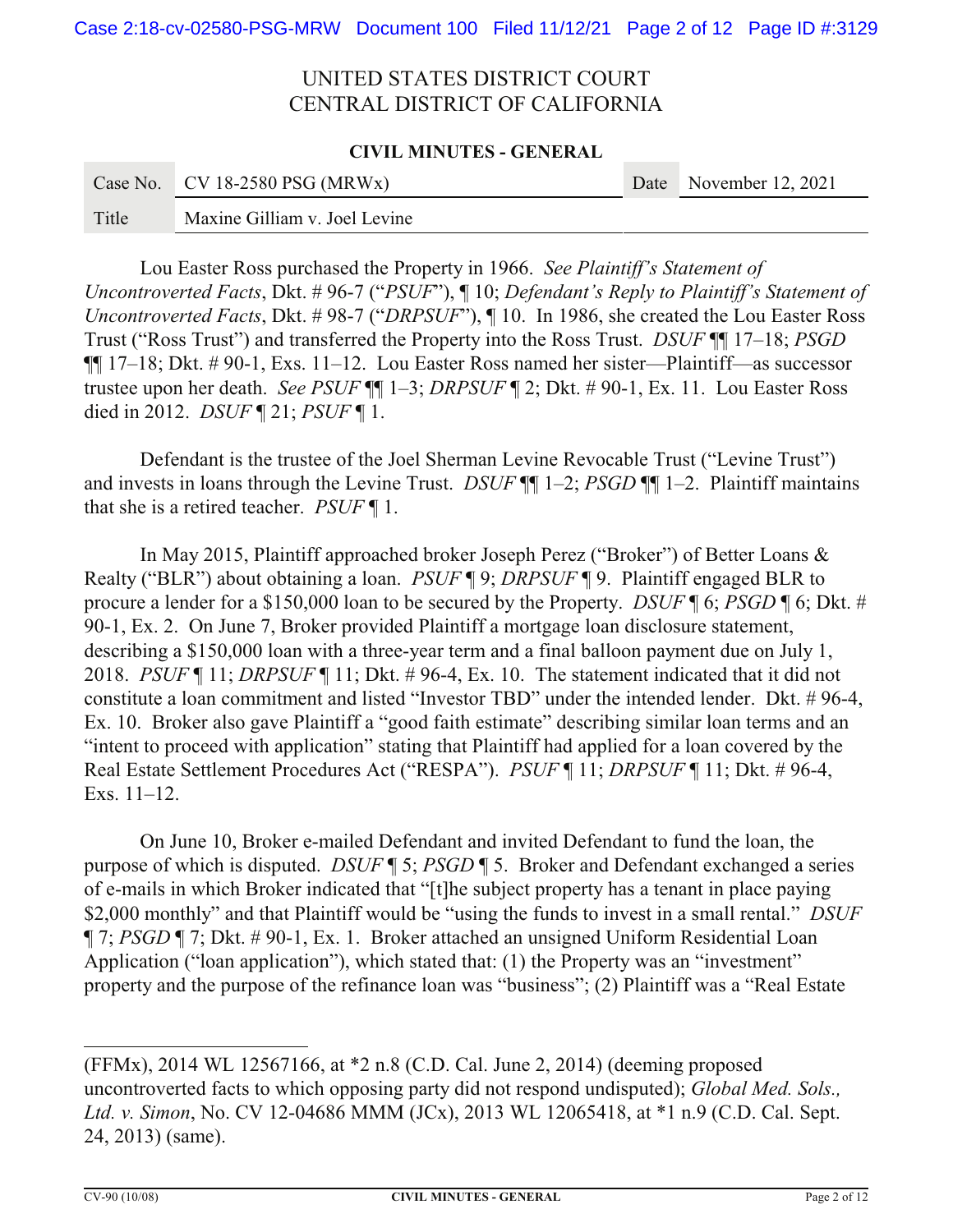#### **CIVIL MINUTES - GENERAL**

|       | Case No. $CV$ 18-2580 PSG (MRWx) | Date November 12, 2021 |
|-------|----------------------------------|------------------------|
| Title | Maxine Gilliam v. Joel Levine    |                        |

Investor (retired teacher)"; and (3) Plaintiff owned three pieces of real property. *See DSUF* ¶ 5; *PSGD* **[** 5; Dkt. # 90-1, Ex. 1.

Broker initially told Defendant that the loan term was three years, consistent with the mortgage loan disclosure statement and good faith estimate Broker had given Plaintiff. Dkt. # 90-1, Ex. 1. Defendant responded that he had funds available but that he would be more comfortable with a two-year term. Dkt. # 90-1, Ex. 3. Broker replied that Plaintiff was "okay with" a two-year term with the option for a one-year extension. *Id.* 

On June 13, Plaintiff signed (1) a truth-in-lending disclosure statement that listed Defendant, as trustee of the Levine Trust, as the creditor and described a two-year loan term with a balloon payment due on July 1, 2017; (2) specific closing instructions describing similar terms; (3) an occupancy and financial status affidavit certifying that the Property was an "investment property"; and (4) a statement of information listing her occupation as "retired." *DSUF* ¶ 12; *PSGD* ¶ 12; *PSUF* ¶¶ 11–15; *DRPSUF* ¶¶ 11–15; Dkt. # 96-4, Exs. 9, 13, 14; Dkt. # 90-1, Ex. 7; *Declaration of Maxine Gilliam*, Dkt. # 96-2 ("*Gilliam Decl.*"), ¶ 19. Plaintiff also signed, as successor trustee of the Ross Trust, (1) a note indicating that she received a \$150,000 loan from Defendant as trustee of the Levine Trust, which described a two-year, interest-only loan with a balloon payment due on July 1, 2017; (2) an "addendum to note–extension," stating that Plaintiff could request a one-year extension of the loan between April 1 and June 1, 2017; and (3) a deed of trust securing the loan with the Property. *DSUF* ¶ 10; Dkt. # 90-1, Exs. 5–6. Finally, Plaintiff signed a document indicating that the proceeds of the loan should be wired to a bank account titled "R.R.S.L. Investment." *DSUF* ¶ 14; *PSGD* ¶ 14; Dkt. # 90-1, Ex. 9.

A few weeks later, Defendant received a letter from an attorney for the beneficiary of the Ross Trust, La Randa Ross ("Beneficiary"), claiming that Beneficiary resided at the Property and had not authorized Plaintiff to enter into the loan. *DSUF* ¶ 16; Dkt. # 90-1, Ex. 10. Prior to funding the loan, Defendant did not know that Beneficiary resided at the Property. *DSUF* ¶ 15. Although Plaintiff maintains that she sought the loan "to make necessary repairs" to the Property, *PSUF* ¶ 9, she does not provide evidence that she told Broker that Beneficiary was the tenant living at the Property or that Broker or Plaintiff informed Defendant of this fact before the parties entered into the loan. After receiving the letter from Beneficiary's attorney, Defendant asked Plaintiff to return the loan funds and to unwind the loan transaction, but Plaintiff refused. *DSUF* ¶ 24. Defendant continued to receive loan payments from Plaintiff until the end of the two-year term, which were made from accounts for "Bulls Eye Now, Inc." and "R.R.S.L. Investments." *DSUF* ¶¶ 25–26; Dkt. # 90-1, Ex. 19.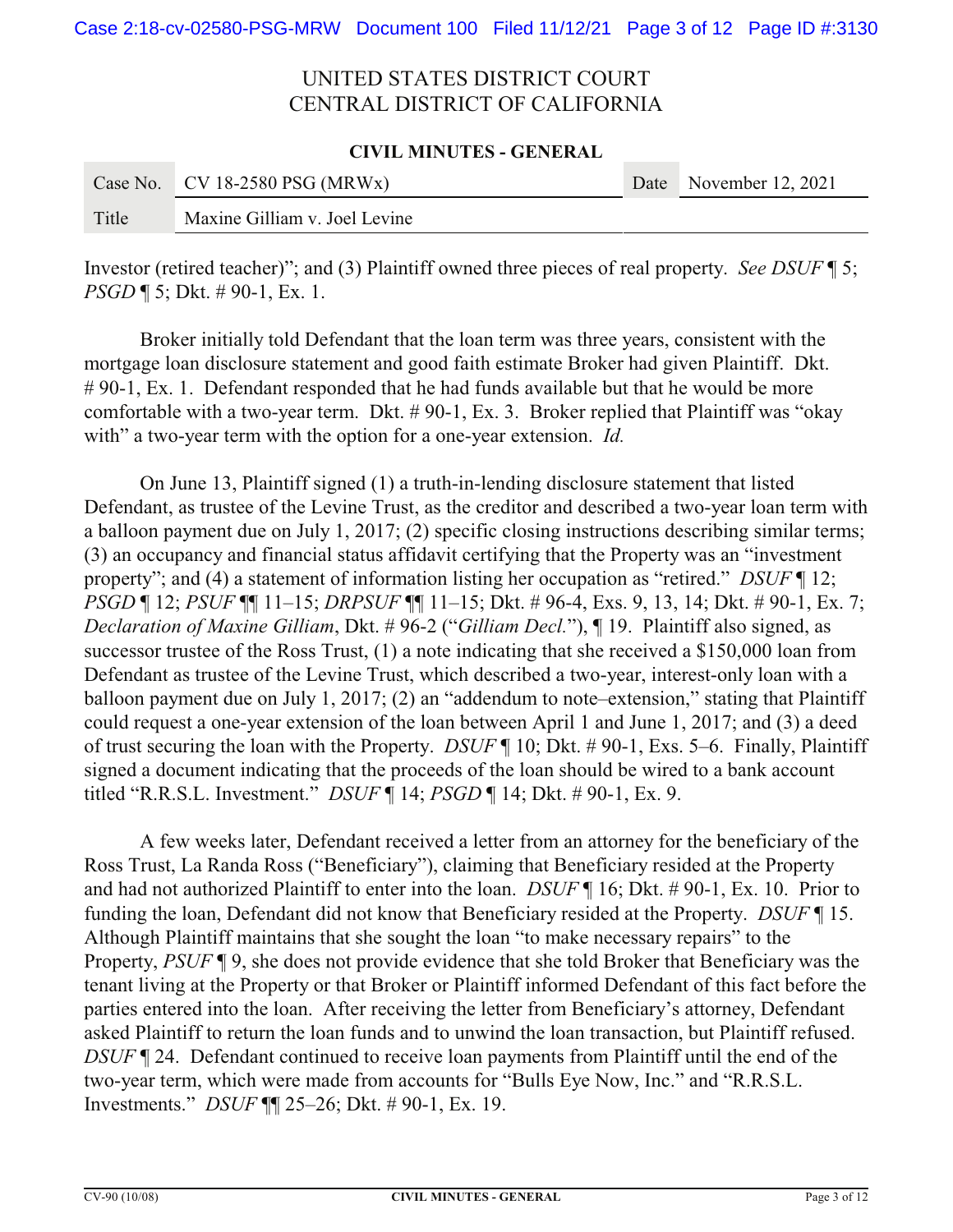#### **CIVIL MINUTES - GENERAL**

|       | Case No. CV 18-2580 PSG (MRWx) | Date November 12, 2021 |
|-------|--------------------------------|------------------------|
| Title | Maxine Gilliam v. Joel Levine  |                        |

According to Plaintiff, in April 2017, Defendant declined to grant the optional one-year loan extension. *Gilliam Decl.* ¶ 22. After Plaintiff failed to make the final loan payment, including the balloon payment, Defendant recorded a notice of default and an election to sell under deed of trust. *DSUF*  $\sqrt{27}$ . On March 5, 2018, Plaintiff sent Defendant a notice of rescission of the loan. *Id.* ¶ 34; *PSUF* ¶ 18; Dkt. # 90-1, Ex. 23. Defendant did not respond to the notice. *PSUF* ¶ 18. On March 30, Plaintiff filed the instant action against Defendant. *See generally* Dkt. # 1. Plaintiff's operative Second Amended Complaint asserts four causes of action:

- First Cause of Action: Violations of the Truth in Lending Act ("TILA"), 15 U.S.C. §§ 1601, et seq., RESPA, 12 U.S.C. §§ 2601, et seq., and Regulation Z, 12 C.F.R. §§ 226.15, 226.23. *Second Amended Complaint*, Dkt. # 15 ("*SAC*"), ¶¶ 70–98.
- Second Cause of Action: Violation of the Rosenthal Fair Debt Collection Practices Act ("Rosenthal Act"), Cal. Civ. Code §§ 178, et seq. *SAC* ¶¶ 99–102.
- Third Cause of Action: Accounting and reimbursement. *Id.* ¶ 103–05.
- Fourth Cause of Action: Declaratory relief. *Id.* ¶¶ 106–14.

The Court granted Defendant's motion to dismiss the Second Amended Complaint. *See generally* Dkt. # 19. The Ninth Circuit reversed and remanded the matter to this Court in 2020. *See generally* Dkts. # 24, 29. On April 27, 2021, the Court denied Plaintiff's motion for partial summary judgment on her first cause of action, finding Plaintiff had failed to show that she obtained the loan for personal purposes. *See generally* Dkt. # 59. Defendant now moves for summary judgment on all of Plaintiff's claims, claiming that the loan was obtained for a business purpose. *See generally Mot.*

### II. Requests for Judicial Notice

Plaintiff and Defendant have each filed a request for judicial notice of several items, including state court filings, opinions, and judgments; a bankruptcy court order; and other public records. *See generally* Dkts. # 88-3, 96-1. Among other items, Defendant asks the Court to take judicial notice of a certified and recorded copy of the grant deed transferring title to the Property into the Ross Trust. Dkt. # 88-3, ¶ 1; Dkt. # 90-1, Ex. 12. This item is publicly available as a matter of public record, and thus its contents can be accurately and readily determined without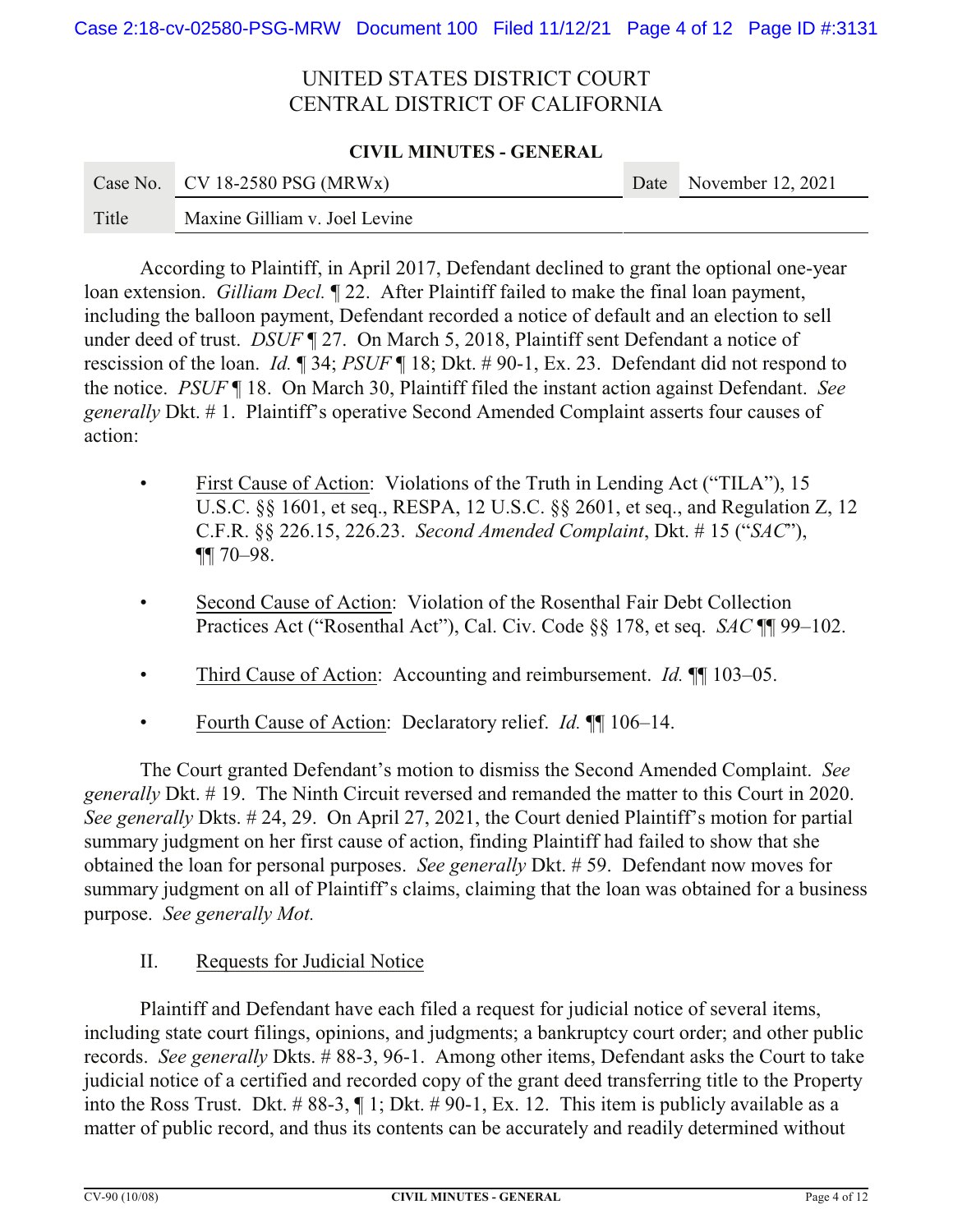#### **CIVIL MINUTES - GENERAL**

|       | Case No. CV 18-2580 PSG (MRWx) | Date November 12, 2021 |
|-------|--------------------------------|------------------------|
| Title | Maxine Gilliam v. Joel Levine  |                        |

reasonable dispute. *See* Fed. R. Evid. 201(b); *Reyn's Pasta Bella, LLC v. Visa USA, Inc.*, 442 F.3d 741, 746 n.6 (9th Cir. 2006) (explaining that courts "may take judicial notice of . . . matters of public record"); *CollegeSource, Inc. v. AcademyOne, Inc.*, 709 F. App'x 440, 442 n.1 (9th Cir. 2017) (same). Plaintiff does not oppose Defendant's request. Accordingly, the Court **GRANTS** Defendant's request for judicial notice of the grant deed, Dkt. # 90-1, Ex. 12.

While the Court recognizes that the remaining items presented by the parties are likely proper subjects for judicial notice, the Court does not find these items necessary for deciding this motion and therefore need not take judicial notice of them.

### III. Legal Standard

"A party may move for summary judgment, identifying each claim or defense—or the part of each claim or defense—on which summary judgment is sought. The court shall grant summary judgment if the movant shows that there is no genuine dispute as to any material fact and the movant is entitled to judgment as a matter of law." Fed. R. Civ. P. 56(a).

A party seeking summary judgment bears the initial burden of informing the court of the basis for its motion and identifying those portions of the pleadings and discovery responses that demonstrate the absence of a genuine issue of material fact. *See Celotex Corp. v. Catrett*, 477 U.S. 317, 323 (1986). If the nonmoving party will have the burden of proof at trial, the movant can prevail by pointing out that there is an absence of evidence to support the nonmoving party's case. *See id.* If the moving party meets its initial burden, the nonmoving party must set forth, by affidavit or as otherwise provided in Rule 56, "specific facts showing that there is a genuine issue for trial." *Anderson v. Liberty Lobby, Inc.*, 477 U.S. 242, 248 (1986).

In judging evidence at the summary judgment stage, the court does not make credibility determinations or weigh conflicting evidence. Rather, it draws all reasonable inferences in the light most favorable to the nonmoving party. *See T.W. Elec. Serv., Inc. v. Pac. Elec. Contractors Ass'n*, 809 F.2d 626, 630–31 (9th Cir. 1987). The evidence presented by the parties must be capable of being presented at trial in a form that would be admissible in evidence. *See* Fed. R. Civ. P.  $56(c)(2)$ . Conclusory, speculative testimony in affidavits and moving papers is insufficient to raise genuine issues of fact and defeat summary judgment. *See Thornhill Publ'g Co. v. Gen. Tel. & Elecs. Corp.*, 594 F.2d 730, 738 (9th Cir. 1979).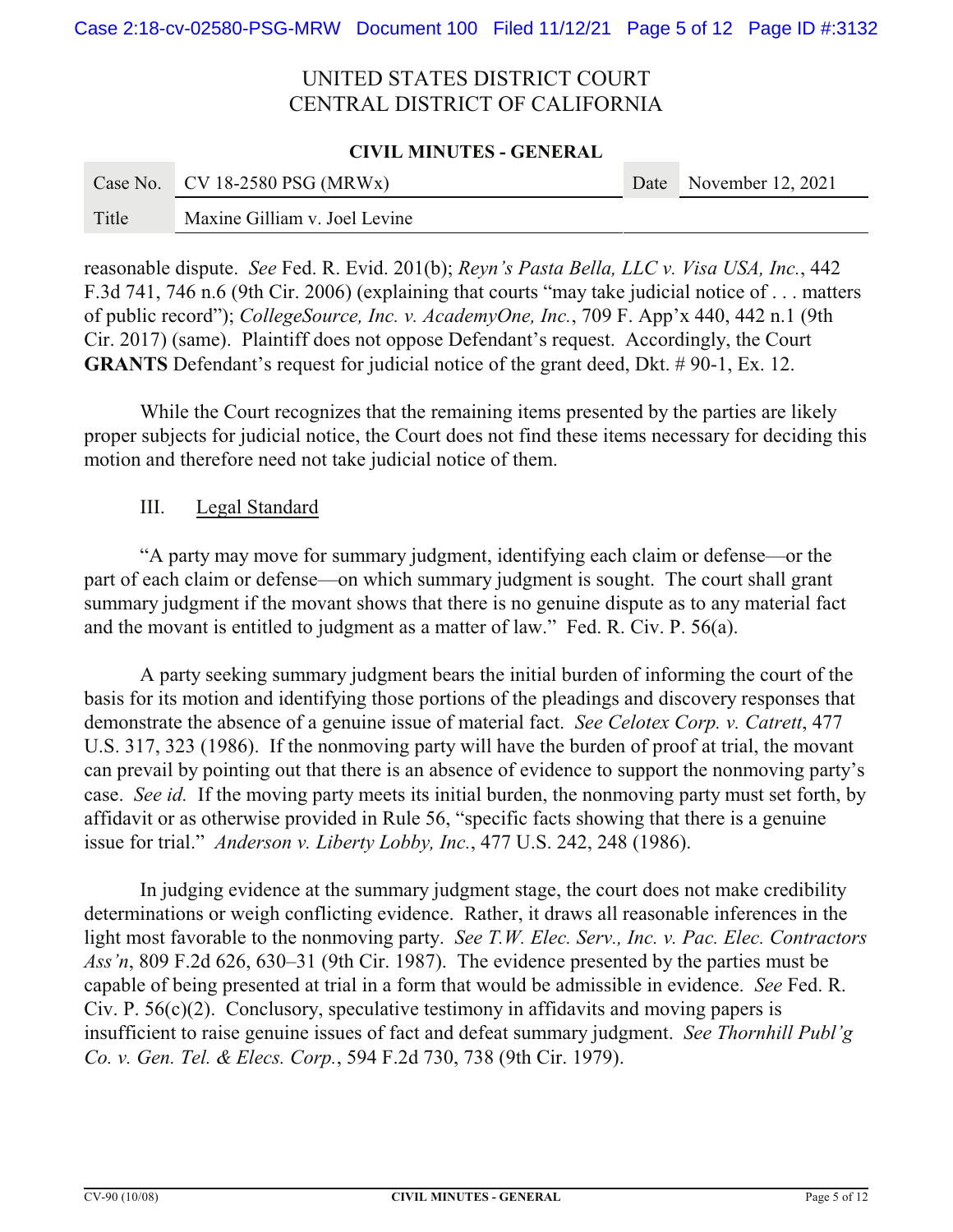#### **CIVIL MINUTES - GENERAL**

|       | Case No. $CV$ 18-2580 PSG (MRWx) | Date November 12, 2021 |
|-------|----------------------------------|------------------------|
| Title | Maxine Gilliam v. Joel Levine    |                        |

### IV. Evidentiary Objections

Plaintiff and Defendant assert various evidentiary objections along with their opposition and reply briefs. *See generally* Dkts. # 96-3, 98-3, 98-4, 98-5, 98-6. To the extent that the Court relies on objected-to evidence, it relies only on admissible evidence and, therefore, **OVERRULES** the objections. *See Godinez v. Alta-Dena Certified Dairy LLC*, No. CV 15- 01652 RSWL (SSx), 2016 WL 6915509, at \*3 (C.D. Cal. Jan. 29, 2016).

### V. Discussion

The Court considers in turn whether Defendant is entitled to summary judgment as to Plaintiff's (A) first, (B) second, and (C) third and fourth causes of action.

### A. First Cause of Action: Violations of TILA, RESPA, and Regulation Z

Rescission and damages are available as remedies for violations of TILA only in "consumer credit transactions." *Gilliam v. Levine*, 955 F.3d 1117, 1120 (9th Cir. 2020) (quoting 15 U.S.C. § 1635(i)(4)). Regulation Z implements TILA and thus also applies to consumer credit transactions. *See* 12 C.F.R. § 226.1(a)–(b). A loan qualifies as a consumer credit transaction under TILA if the loan was issued (1) to a natural person and (2) "primarily for personal, family, or household purposes." *Gilliam*, 955 F.3d at 1120 (quoting 15 U.S.C. § 1602(i)). Loans obtained for business purposes are not covered by TILA. *Id.* Similarly, "RESPA does not apply to 'credit transactions involving extensions of credit primarily for business, commercial, or agricultural purposes.'" *Id.* (citing 12 U.S.C. § 2606(a)(1)).

The plaintiff bears the burden of proving that the loan was obtained for personal purposes rather than business purposes. *See Gilliam*, 955 F.3d at 1120 (the "borrower must demonstrate that the loan . . . was obtained" primarily for personal reasons). In making this determination, courts "examine the transaction as a whole,' paying particular attention to 'the purpose for which the credit was extended.'" *Slenk v. Transworld Sys., Inc.*, 236 F.3d 1072, 1075 (9th Cir. 2001) (quoting *Bloom v. I.C. Sys., Inc.*, 972 F.2d 1067, 1068 (9th Cir. 1992)). Although the purpose of a loan is a factual issue, *Thorns v. Sundance Props.*, 726 F.2d 1417, 1419 (1984), courts grant motions for summary judgment on this issue when "consideration of the relevant factors direct the conclusion that the loan was . . . primarily for business purposes." *Bergman v. Fidelity Nat'l Fin., Inc.*, No. 2:12–cv–05994–ODW (MANx), 2012 WL 6013040, at \*4–5 (C.D. Cal. 2012).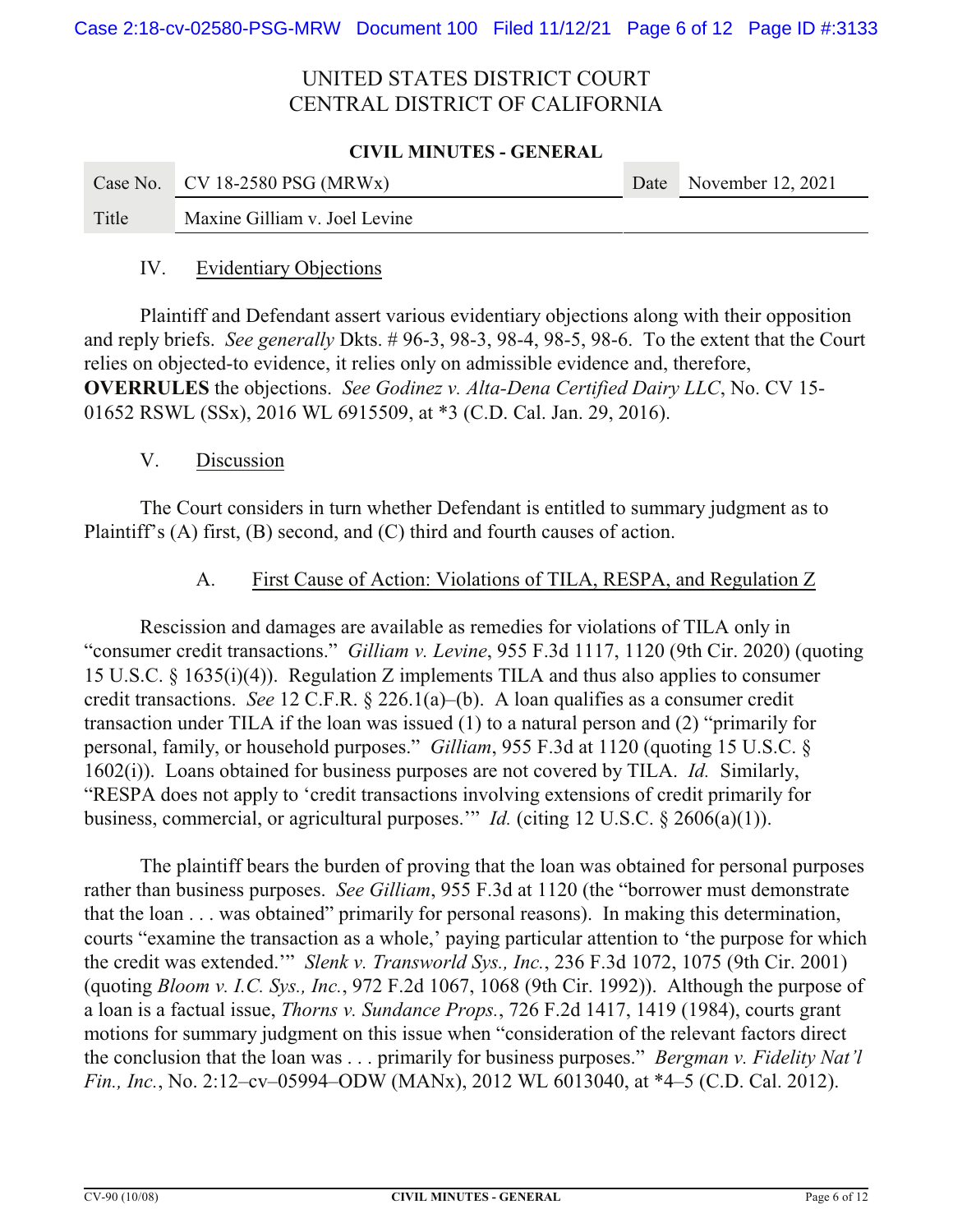#### **CIVIL MINUTES - GENERAL**

|       | Case No. $CV$ 18-2580 PSG (MRWx) | Date November 12, 2021 |
|-------|----------------------------------|------------------------|
| Title | Maxine Gilliam v. Joel Levine    |                        |

The Ninth Circuit uses a five-factor test to determine whether a loan was obtained primarily for business or personal purposes: (1) "[t]he relationship of the borrower's primary occupation to the acquisition"; (2) "[t]he degree to which the borrower will personally manage the acquisition"; (3) "[t]he ratio of income from the acquisition to the total income of the borrower"; (4) "[t]he size of the transaction"; and (5) "[t]he borrower's statement of purpose for the loan." *Thorns*, 726 F.2d at 1419. The Court considers each of the five factors in turn.

### *i. Factor One: Borrower's Primary Occupation*

The closer the relationship between the borrower's primary occupation and the acquisition, "the more likely [the loan] is to be [for a] business purpose." *Thorns*, 726 F.2d at 1419.

Defendant argues that the first factor indicates a business purpose because Plaintiff's loan application identified her as a real estate investor and Broker told Defendant that the loan would be used to invest in a small rental property. *Mot.* 15:1–3.

Plaintiff counters that Broker completed the loan application on Plaintiff's behalf and suggests there is no evidence to corroborate the representations Broker made to Defendant. *See Opp.* 11:12–18, 12:6–7; *PSUF* ¶¶ 12–13. Plaintiff does not dispute that the loan application "described her as a real estate investor (retired teacher)" or claim that this description was incorrect. *See PSUF* ¶ 12. However, Plaintiff maintains that she is a retired teacher and points to the statement of information document listing her occupation as "retired." *Id.* ¶ 1; Dkt. # 96-4, Ex. 14. She argues that she "was in no financial position to perform as a real estate investor," *Opp.* 12:10–12, yet she admits that when she applied for the loan, she owned three pieces of real property and collected rent from one property, *PSUF* ¶¶ 6–8.

The Court agrees with Defendant. Even if Plaintiff did not complete the loan application herself, Plaintiff does not dispute that Broker was acting as her agent in procuring a lender, that Broker provided Defendant with a copy of an agreement indicating as much, or that Defendant relied on the accuracy of Plaintiff's and Broker's representations in deciding to fund the loan. *See DSUF* ¶¶ 6, 8; *PSGD* ¶¶ 6, 8; Dkt. # 90-1, Ex. 2. Acting as Plaintiff's agent, Broker represented through e-mails to Defendant and the loan application that Plaintiff was both a real estate investor and retired teacher and that the loan was intended "to invest in a small rental." *See DSUF* ¶¶ 5, 7; *PSGD* ¶¶ 5, 7; Dkt. # 90-1, Ex. 1. And Plaintiff's status as a retired teacher does not preclude her from being a real estate investor. Instead, her admission that she owned several pieces of real property and earned rent from at least one property is consistent with being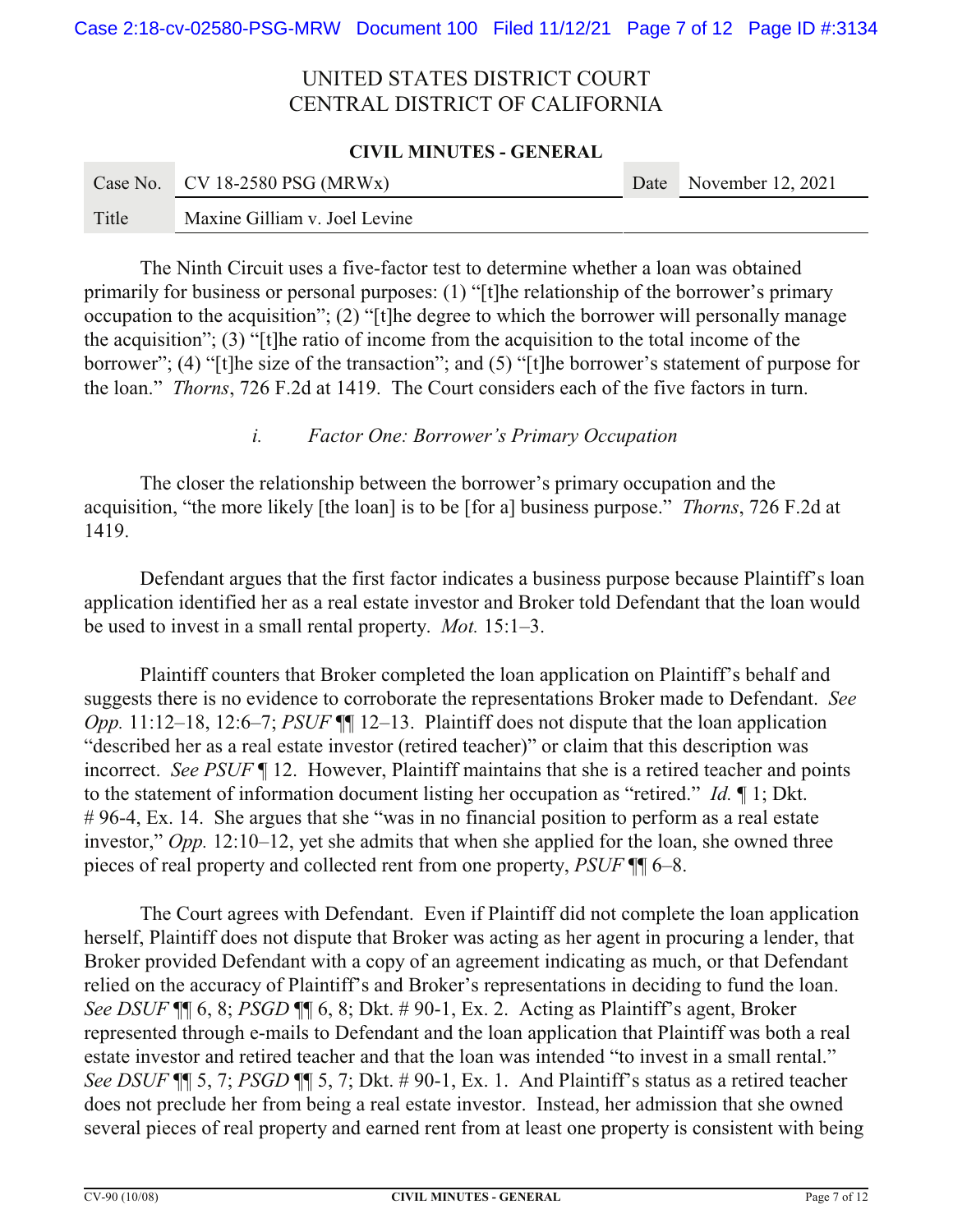#### **CIVIL MINUTES - GENERAL**

|       | Case No. $CV$ 18-2580 PSG (MRWx) | Date November 12, 2021 |
|-------|----------------------------------|------------------------|
| Title | Maxine Gilliam v. Joel Levine    |                        |

a real estate investor, even if she was also retired from her teaching career. *See Daniels v. SCME Mortgage Bankers, Inc.*, 680 F. Supp. 2d 1126, 1130 (C.D. Cal. 2010) (finding that plaintiff failed to explain how his occupation as an electrician "preclude[d] the possibility" that the loan was for investment purposes and noting that plaintiff owned three other properties from which he earned rental income). Given the close relationship between Plaintiff's stated occupation as a real estate investor and the represented purpose of the loan to invest in the Property, the first factor points toward a business purpose.

### *ii. Factor Two: Borrower's Personal Management of Acquisition*

The greater the borrower's personal involvement in managing the acquisition, "the more likely [the loan] is to be [for a] business purpose." *Thorns*, 726 F.2d at 1419.

Defendant argues that the loan was intended "to invest in a small rental . . . by [] Plaintiff who is a real estate investor." *Mot.* 15:1–3. Plaintiff counters that she "conducted no business" on behalf of the [Ross] Trust," but she cites no evidence to support this assertion. *See Opp.* 12:8–9.

The Court finds that this factor weighs slightly in favor of a business purpose for two reasons. First, although Plaintiff provides no evidence of how the loan funds were actually used, she declares that she was entrusted by Lou Easter Ross to "maintain the [P]roperty" on behalf of Beneficiary. *See Gilliam Decl.* ¶ 5. Second, Plaintiff has not provided any evidence indicating that she did not personally manage the Property or that any other entity did so instead. *See Acevedo v. Loan Co. of San Diego*, No. 20-cv-1263-BAS-MSB, 2020 WL 4596760, at \*4 (S.D. Cal. Aug. 10, 2020) (finding plaintiff seemed to personally manage relevant properties because he did not provide "any evidence that he . . . use[d] a property management company or that he d[id] not personally manage the properties"). Thus, Plaintiff seems to have personally managed the Property.

### *iii. Factor Three: Ratio of Income from Acquisition to Total Income*

The higher the ratio of income from the acquisition to the borrower's total income, the more likely the loan is for a business purpose. *Thorns*, 726 F.2d at 1419. The parties provide no evidence or arguments about this factor. Thus, this factor is neutral.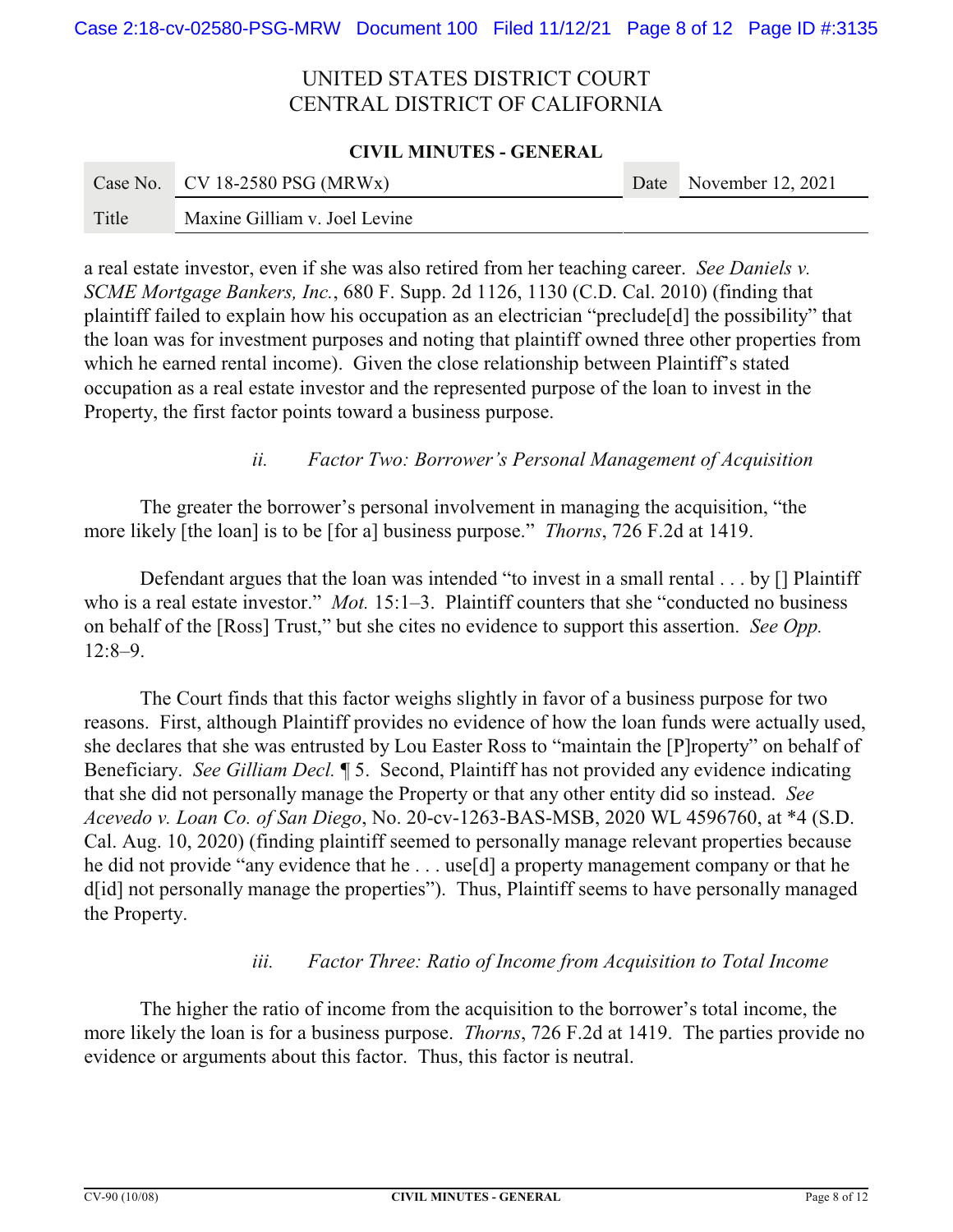# **CIVIL MINUTES - GENERAL** Case No. CV 18-2580 PSG (MRWx) Date November 12, 2021 Title Maxine Gilliam v. Joel Levine

### *iv. Factor Four: Size of Transaction*

"The larger the transaction, the more likely it is to be [for a] business purpose." *Thorns*, 726 F.2d at 1419. Here, the loan was for \$150,000, which is relatively small. *See Cox v. LB Lending, LLC*, No. EDCV 17-1580 JGB (SPx), 2017 WL 6820171, at \*6 (C.D. Cal. Nov. 16, 2017) (finding loans of \$180,000 and \$270,000 consistent with personal purpose of home refinance); *cf. Acevedo*, 2020 WL 4596760, at \*4 (finding \$1.2 million loan large); *Sundby*, 2020 WL 5535357, at \*10–12 (finding \$2.6 million and \$3.1 million loans large). As such, the fourth factor weighs in favor of a personal purpose.

### *v. Factor Five: Statement of Purpose*

Plaintiff contends that she approached Broker to seek a loan "to make necessary repairs" to the Property and that Broker indicated to Defendant that the Property "need[ed] some updating." *Opp.* 12:5–8; *Gilliam Decl.* ¶ 11; Dkt. # 90-1, Ex. 3. The Court is unconvinced that such statements indicate a personal purpose because they are not inconsistent with the business purpose of repairing and updating investment property.

Again, Plaintiff does not dispute that—while acting as her agent—Broker represented the loan's purpose was "to invest in a small rental," stated that the Property's tenant was paying \$2,000 in monthly rent, and listed the Property as an investment property. *See DSUF* ¶¶ 6–8; *PSGD*  $\P$  6–8; Dkt. #90-1, Ex. 1. Nor does Plaintiff dispute that the occupancy and financial status affidavit she signed certified that the Property was an "investment property." *DSUF* ¶ 12; *DRPSUF* **[1** 11–15; Dkt. # 90-1, Ex. 7. While not dispositive, listing a property as an "investment" property on loan documents suggests a business purpose. *See Daniels*, 680 F. Supp. 2d at 1130 (finding listing of property as "investment" on loan application was a "significant deficiency" as to personal purpose); *Acevedo*, 2020 WL 4596760, at \*3–5 (noting that loan disclosure statement asserted that property was held for investment purposes); *cf. Sundby*, 2020 WL 5535357, at \*9 (finding loan application did not indicate business purpose in part because "investment" box was not selected). Moreover, Plaintiff's loan application states the purpose of the refinance loan as "business." Dkt. # 90-1, Ex. 1.

Although Plaintiff argues that several other loan documents indicate the loan was a consumer credit transaction covered by TILA, RESPA, and Regulation Z, the Court is unconvinced for three reasons.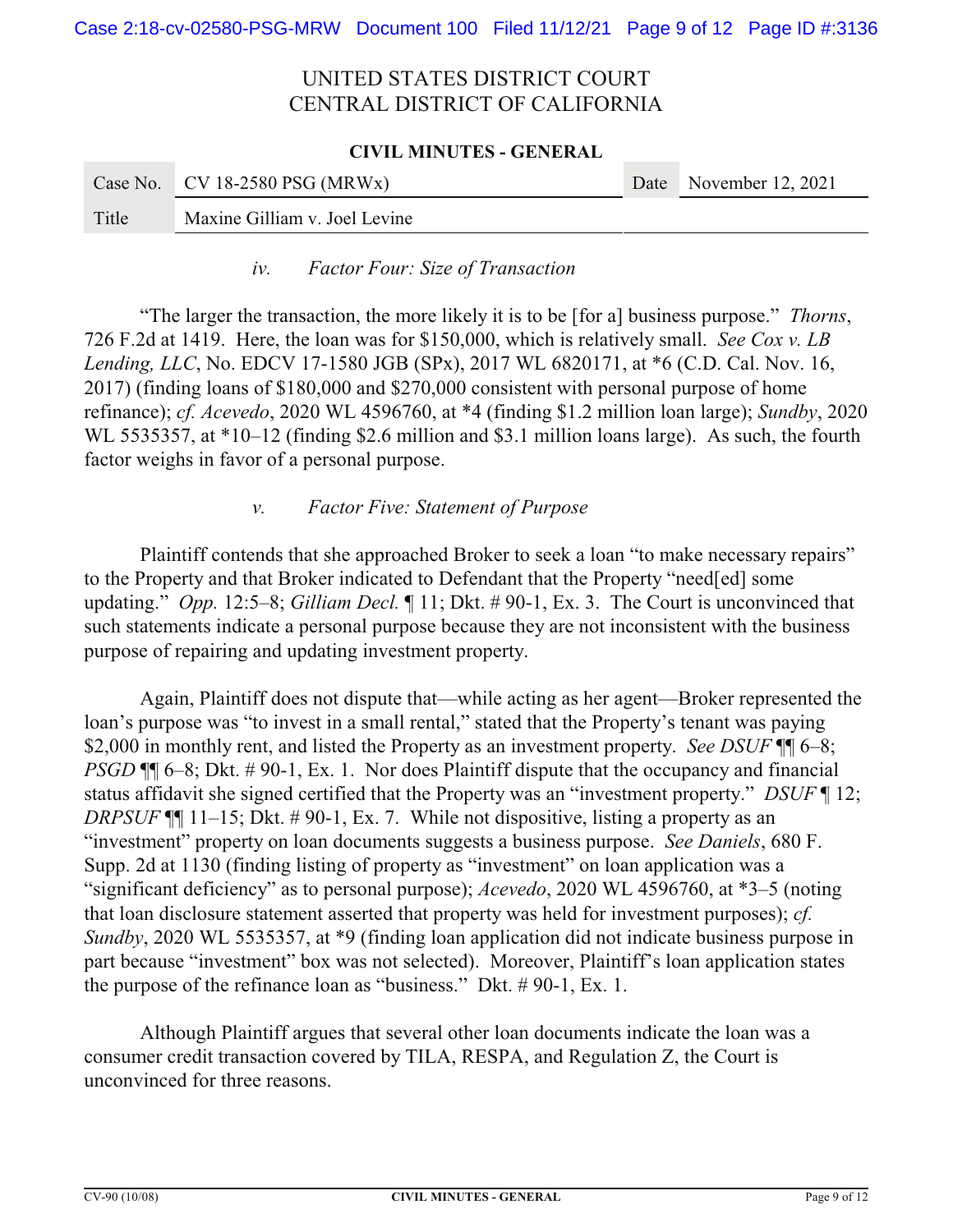#### **CIVIL MINUTES - GENERAL**

|       | Case No. CV 18-2580 PSG (MRWx) | Date November 12, 2021 |
|-------|--------------------------------|------------------------|
| Title | Maxine Gilliam v. Joel Levine  |                        |

First, Plaintiff points to the good faith estimate, mortgage loan disclosure statement, and intent to proceed with application that she received from Broker. *Opp.* 4:4–15, 13:1–14; Dkt. # 96-4, Exs. 10–12. However, Broker provided each of these documents to Plaintiff on June 7, *PSUF*  $\P$  11, before Broker contacted Defendant about the possibility of funding the loan. Thus, they do not provide evidence that the loan Plaintiff later obtained from Defendant was a consumer credit transaction. Moreover, the mortgage loan disclosure statement states that it does not constitute a loan commitment and lists "Investor TBD" under the intended lender. Dkt. # 96-4, Ex. 10. And although the intent to proceed with application states that Plaintiff applied for a loan covered by RESPA and was given a good faith estimate, Dkt. # 96-4, Ex. 12, the document similarly does not provide evidence that the loan Defendant funded was covered by RESPA.

Second, Plaintiff points to the truth-in-lending disclosure statement listing Defendant as creditor and argues that such a disclosure would be unnecessary if the loan was not covered by TILA. *Opp.* 13:15–20; Dkt. # 96-4, Ex. 9. However, the Consumer Financial Protection Bureau's official interpretation of Regulation Z states that "the creditor is, of course, free to make the disclosures, and the fact that disclosures are made . . . is not controlling on the question of whether the transaction was exempt" from TILA. 12 C.F.R. § 1026.3(a), Official Interpretation 1026.3(a)-1. Such official interpretations of Regulation Z are entitled to deference by courts. *See Gilliam*, 955 F.3d at 1120. Also, the disclosure statement explicitly states that it "is neither a contract nor a commitment to lend." Dkt. # 96-4, Ex. 9. Thus, the fact that Defendant provided Plaintiff with a truth-in-lending disclosure statement does not mean the loan was covered by TILA.

Third, Plaintiff contends that the statement of information indicates that the loan purpose was for construction, *Opp.* 12:3–4; *Gilliam Decl.* ¶ 19; Dkt. # 90-1, Ex. 3, but the statement of information in the record does not mention construction. Nor does Plaintiff explain why construction would be inconsistent with an investment purpose.

Additionally, while courts should not "focus<sup>[]</sup> exclusively on . . . documentary evidence" to determine the purpose of a loan but should also look to "facts illustrating the actual use" of the funds, *Slenk*, 236 F.3d at 1076, Plaintiff fails to provide any evidence of how the loan funds were actually used. Yet, it is undisputed that Plaintiff directed the loan funds to be wired to an account for R.R.S.L. Investment and made each loan payment from business accounts for Bulls Eye Now, Inc. and R.R.S.L. Investments, *DSUF* ¶¶ 14, 25–26; *PSGD* ¶ 14; Dkt. # 90-1, Exs. 9, 19, which further suggests a business purpose.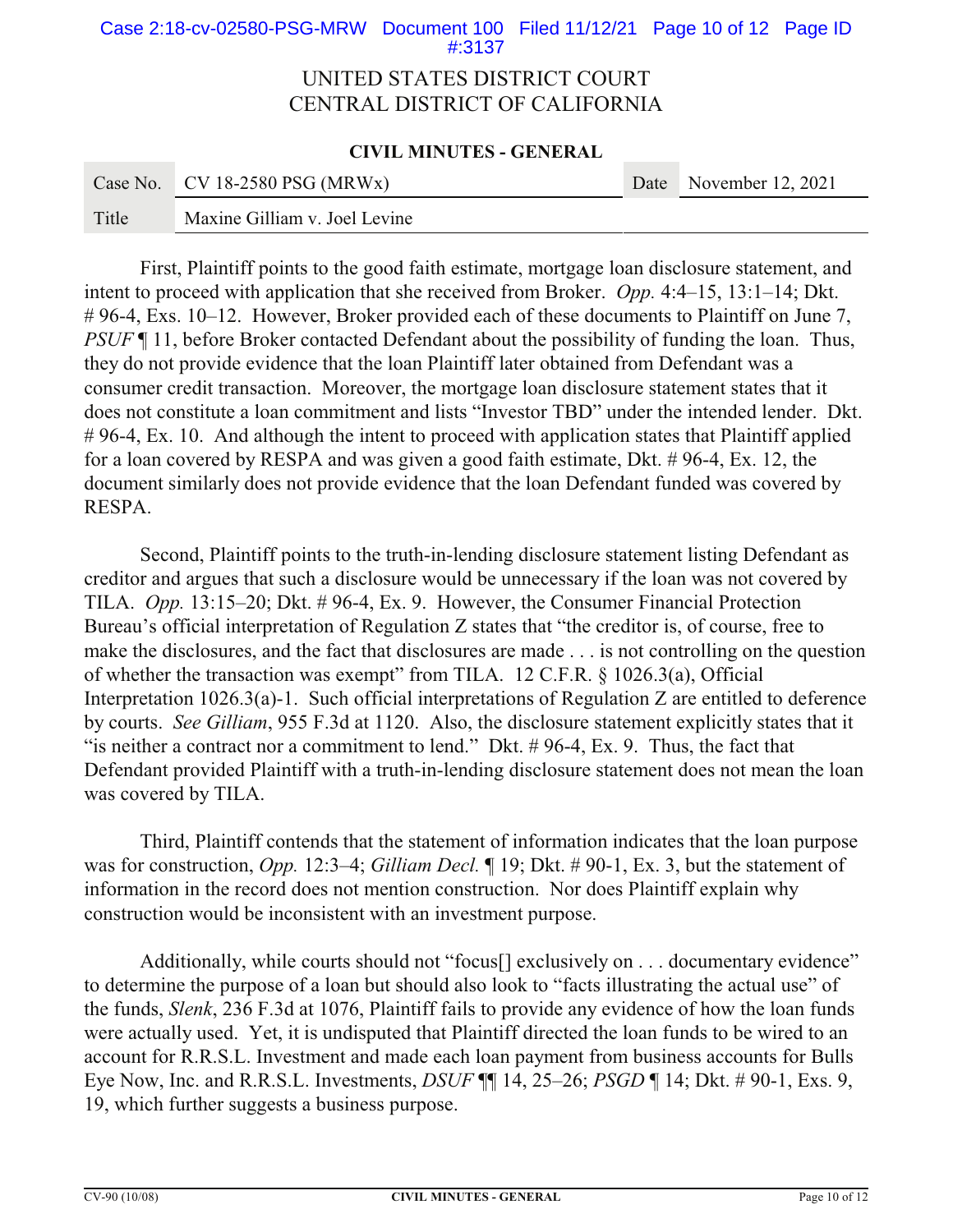#### **CIVIL MINUTES - GENERAL**

|       | Case No. $CV$ 18-2580 PSG (MRWx) | Date November 12, 2021 |
|-------|----------------------------------|------------------------|
| Title | Maxine Gilliam v. Joel Levine    |                        |

In sum, the loan application, occupancy and financial status affidavit, Broker's e-mails to Defendant, and the bank accounts used to receive funds and make payments indicate that the loan was made for business purposes. Meanwhile, Plaintiff does not provide any evidence that the loan funds were actually used for personal purposes. *Cf. Slenk*, 236 F.3d at 1076 (finding evidence that backhoe purchased with loan funds "was used strictly for personal use" sufficient to survive summary judgment despite documentary evidence indicating business purpose); *Cox*, 2017 WL 6820171, at \*6 (at motion to dismiss stage, plaintiff's allegation that all loan funds were used to refinance her house and provide for personal expenses pointed toward personal purpose); *Sundby*, 2020 WL 5535357, at \*12–13 (evidence of use of funds to refinance mortgage on plaintiff's home indicated personal purpose despite loan document suggesting business purpose). Thus, the fifth factor weighs in favor of a business purpose.

### *vi. Conclusion*

Viewing the transaction as a whole, the Court concludes that the loan was obtained primarily for business purposes. Although the fourth factor points toward a personal purpose, a court need not find that all factors point in one direction to grant summary judgment as to the primary purpose of a loan. *See Bergman*, 2012 WL 6013040, at \*4–5 (finding loan was primarily for business purposes because first and second factors, along with other relevant facts, so indicated, despite third and fifth factors weighing in other direction); *Sundby*, 2020 WL 5535357, at \*11–14 (concluding primary purpose of loans was personal even though second and fourth factors pointed toward a business purpose).

Defendant has demonstrated the absence of a genuine dispute that the loan was obtained for a business purpose, and Plaintiff has not set forth sufficient evidence to raise a genuine dispute as to the loan's primary purpose. *See Anderson*, 477 U.S. at 248; *Celotex*, 477 U.S. at 323. Because Plaintiff has failed to meet her burden of proving that she obtained the loan for personal purposes, *see Gilliam*, 955 F.3d at 1120, Defendant is entitled to summary judgment on Plaintiff's first cause of action for violations of TILA, RESPA, and Regulation Z. *See* 15 U.S.C. § 1635(i)(4); 12 U.S.C. § 2606(a)(1); 12 C.F.R. § 226.1(a)–(b). Accordingly, the Court **GRANTS** Defendant's motion as to Plaintiff's first cause of action.

### B. Second Cause of Action: Violation of the Rosenthal Act

Defendant argues that the Levine Trust "has not taken any actions which would constitute a violation of" the Rosenthal Act. *Mot.* 21:25–28. Plaintiff fails to respond and does not otherwise argue that Defendant has violated the Rosenthal Act. In fact, her opposition entirely